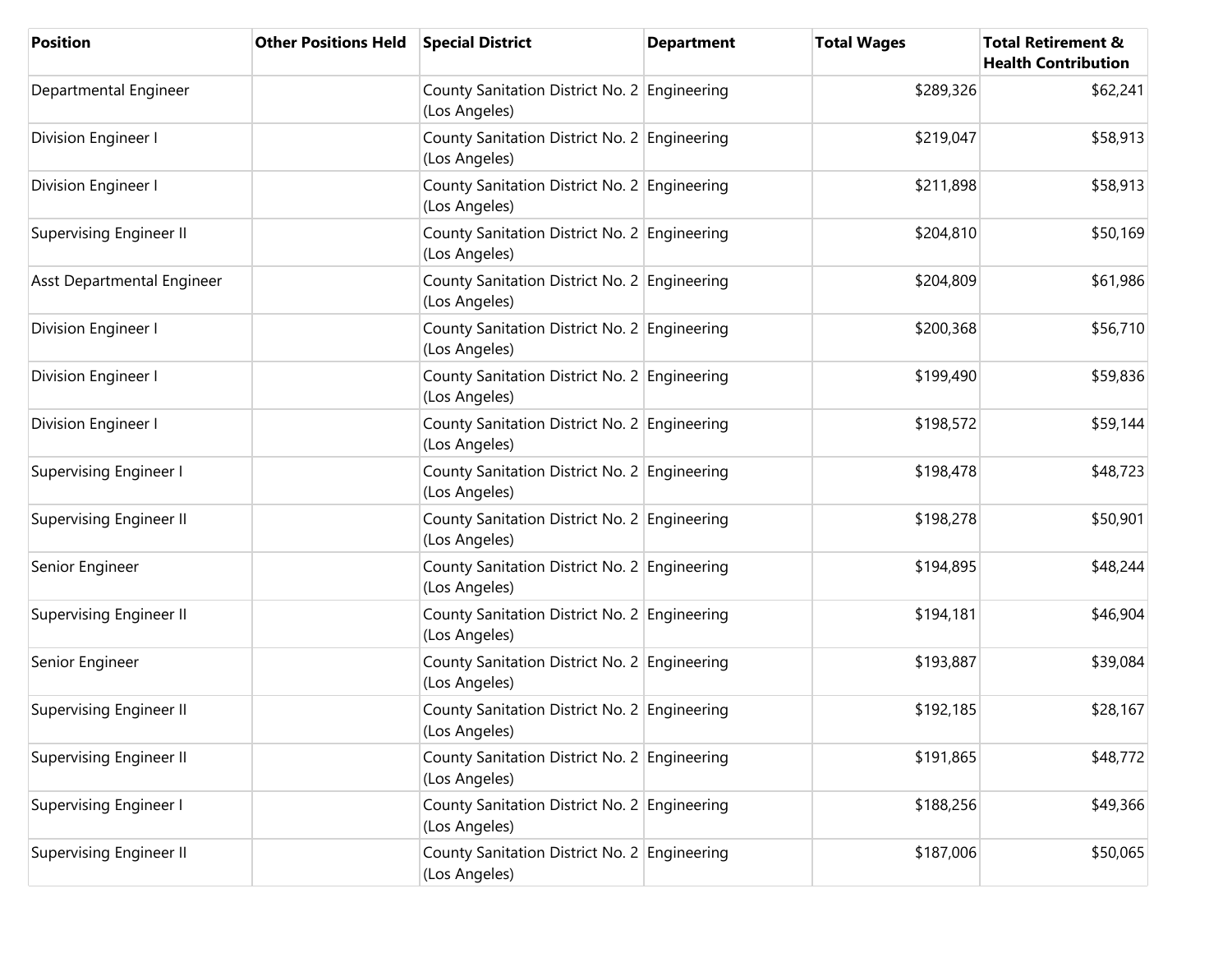| Supervising Engineer II             | County Sanitation District No. 2 Engineering<br>(Los Angeles) | \$186,980 | \$40,643 |
|-------------------------------------|---------------------------------------------------------------|-----------|----------|
| <b>Supervising Engineer II</b>      | County Sanitation District No. 2 Engineering<br>(Los Angeles) | \$183,184 | \$49,507 |
| Supervising Engineer II             | County Sanitation District No. 2 Engineering<br>(Los Angeles) | \$181,719 | \$32,368 |
| <b>Supervising Engineer II</b>      | County Sanitation District No. 2 Engineering<br>(Los Angeles) | \$180,481 | \$49,201 |
| Senior Engineer                     | County Sanitation District No. 2 Engineering<br>(Los Angeles) | \$180,039 | \$38,158 |
| Senior Engineer                     | County Sanitation District No. 2 Engineering<br>(Los Angeles) | \$178,787 | \$39,339 |
| <b>Supervising Engineer II</b>      | County Sanitation District No. 2 Engineering<br>(Los Angeles) | \$176,128 | \$48,263 |
| <b>Supervising Engineer I</b>       | County Sanitation District No. 2 Engineering<br>(Los Angeles) | \$175,539 | \$48,527 |
| Senior Engineer                     | County Sanitation District No. 2 Engineering<br>(Los Angeles) | \$174,484 | \$26,967 |
| Senior Engineer                     | County Sanitation District No. 2 Engineering<br>(Los Angeles) | \$174,317 | \$37,056 |
| Senior Engineer                     | County Sanitation District No. 2 Engineering<br>(Los Angeles) | \$172,681 | \$45,734 |
| Senior Engineer                     | County Sanitation District No. 2 Engineering<br>(Los Angeles) | \$172,367 | \$44,673 |
| Civil Engineer                      | County Sanitation District No. 2 Engineering<br>(Los Angeles) | \$171,732 | \$41,410 |
| <b>Supvg Construction Inspector</b> | County Sanitation District No. 2 Engineering<br>(Los Angeles) | \$168,581 | \$36,281 |
| Senior Engineer                     | County Sanitation District No. 2 Engineering<br>(Los Angeles) | \$168,511 | \$46,965 |
| Senior Engineer                     | County Sanitation District No. 2 Engineering<br>(Los Angeles) | \$168,123 | \$47,085 |
| <b>Supervising Engineer I</b>       | County Sanitation District No. 2 Engineering<br>(Los Angeles) | \$168,054 | \$33,560 |
| Senior Engineer                     | County Sanitation District No. 2 Engineering<br>(Los Angeles) | \$167,881 | \$37,590 |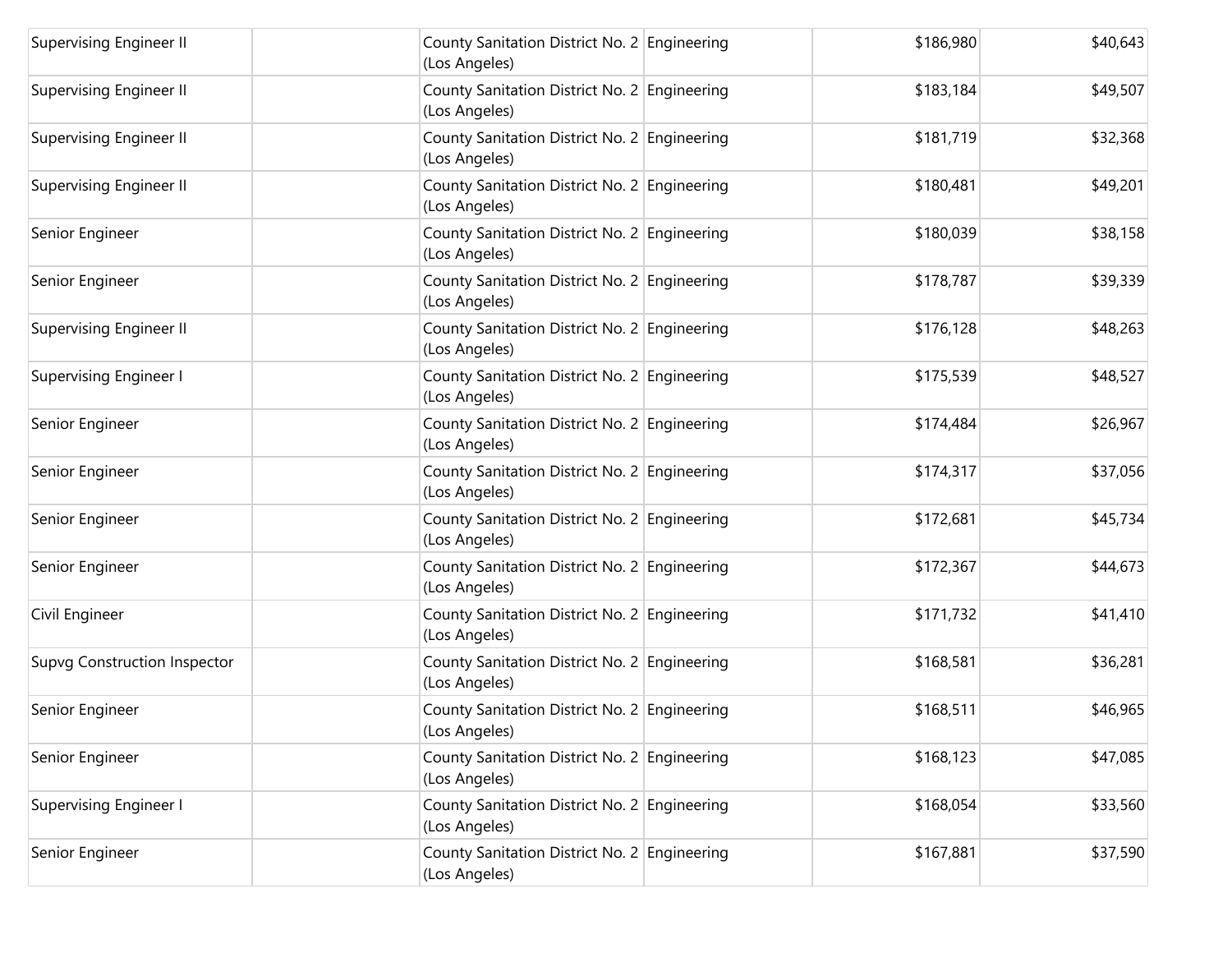| Senior Engineer                    | County Sanitation District No. 2 Engineering<br>(Los Angeles) | \$167,620 | \$45,138 |
|------------------------------------|---------------------------------------------------------------|-----------|----------|
| Senior Engineer                    | County Sanitation District No. 2 Engineering<br>(Los Angeles) | \$167,581 | \$42,100 |
| <b>Supervising Engineer I</b>      | County Sanitation District No. 2 Engineering<br>(Los Angeles) | \$167,177 | \$44,892 |
| Senior Engineer                    | County Sanitation District No. 2 Engineering<br>(Los Angeles) | \$165,534 | \$26,377 |
| Senior Engineer                    | County Sanitation District No. 2 Engineering<br>(Los Angeles) | \$165,262 | \$24,447 |
| Senior Engineer                    | County Sanitation District No. 2 Engineering<br>(Los Angeles) | \$164,699 | \$46,585 |
| <b>Electrical Engineer</b>         | County Sanitation District No. 2 Engineering<br>(Los Angeles) | \$164,338 | \$41,210 |
| Senior Construction Inspector      | County Sanitation District No. 2 Engineering<br>(Los Angeles) | \$163,717 | \$40,671 |
| Senior Engineer                    | County Sanitation District No. 2 Engineering<br>(Los Angeles) | \$162,972 | \$46,059 |
| Civil Engineer                     | County Sanitation District No. 2 Engineering<br>(Los Angeles) | \$162,755 | \$42,675 |
| <b>Electrical Engineer</b>         | County Sanitation District No. 2 Engineering<br>(Los Angeles) | \$162,708 | \$28,618 |
| Senior Construction Inspector      | County Sanitation District No. 2 Engineering<br>(Los Angeles) | \$162,231 | \$41,244 |
| <b>Electrical Engineer</b>         | County Sanitation District No. 2 Engineering<br>(Los Angeles) | \$158,911 | \$32,880 |
| <b>Supervising Designer</b>        | County Sanitation District No. 2 Engineering<br>(Los Angeles) | \$156,294 | \$24,611 |
| Supervisor Of Design<br>Technology | County Sanitation District No. 2 Engineering<br>(Los Angeles) | \$155,866 | \$44,819 |
| <b>Mechanical Engineer</b>         | County Sanitation District No. 2 Engineering<br>(Los Angeles) | \$154,514 | \$34,493 |
| Civil Engineer                     | County Sanitation District No. 2 Engineering<br>(Los Angeles) | \$154,355 | \$43,988 |
| Civil Engineer                     | County Sanitation District No. 2 Engineering<br>(Los Angeles) | \$151,168 | \$44,335 |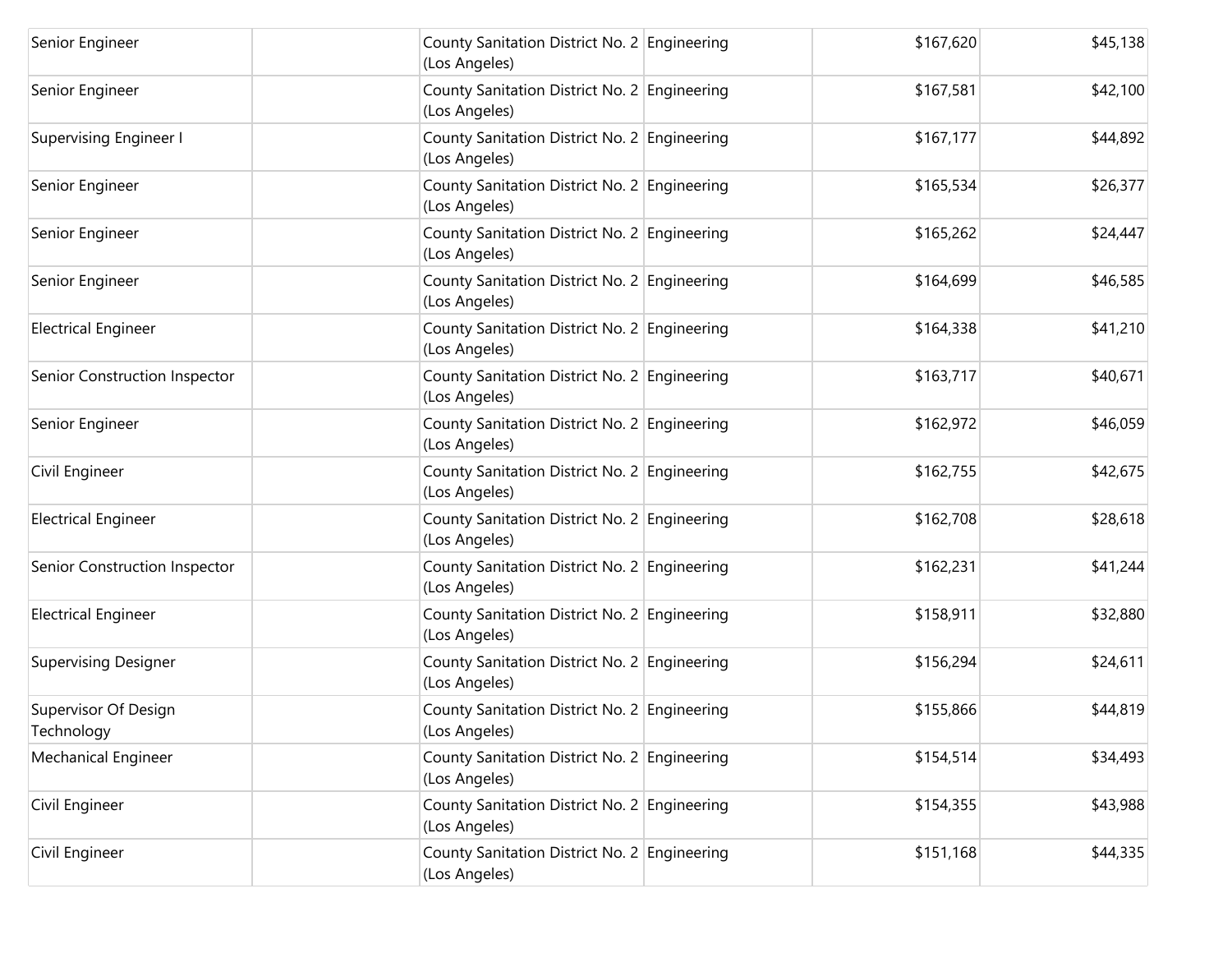| <b>Electrical Engineer</b>          | County Sanitation District No. 2 Engineering<br>(Los Angeles) | \$150,966 | \$44,437 |
|-------------------------------------|---------------------------------------------------------------|-----------|----------|
| Mechanical Engineer                 | County Sanitation District No. 2 Engineering<br>(Los Angeles) | \$150,628 | \$43,087 |
| Civil Engineer                      | County Sanitation District No. 2 Engineering<br>(Los Angeles) | \$149,198 | \$23,716 |
| <b>Engineering Associate III</b>    | County Sanitation District No. 2 Engineering<br>(Los Angeles) | \$147,212 | \$34,208 |
| <b>Supervising Designer</b>         | County Sanitation District No. 2 Engineering<br>(Los Angeles) | \$147,185 | \$39,704 |
| <b>Engineering Associate III</b>    | County Sanitation District No. 2 Engineering<br>(Los Angeles) | \$146,831 | \$41,482 |
| <b>Electrical Engineer</b>          | County Sanitation District No. 2 Engineering<br>(Los Angeles) | \$145,341 | \$19,647 |
| Construction Inspector III          | County Sanitation District No. 2 Engineering<br>(Los Angeles) | \$145,170 | \$28,661 |
| Civil Engineer                      | County Sanitation District No. 2 Engineering<br>(Los Angeles) | \$144,615 | \$27,503 |
| <b>Supervising Designer</b>         | County Sanitation District No. 2 Engineering<br>(Los Angeles) | \$143,377 | \$38,354 |
| <b>Engineering Associate III</b>    | County Sanitation District No. 2 Engineering<br>(Los Angeles) | \$143,074 | \$35,844 |
| Civil Engineer                      | County Sanitation District No. 2 Engineering<br>(Los Angeles) | \$143,063 | \$27,240 |
| <b>Supvg Construction Inspector</b> | County Sanitation District No. 2 Engineering<br>(Los Angeles) | \$142,619 | \$42,104 |
| <b>Supvg Construction Inspector</b> | County Sanitation District No. 2 Engineering<br>(Los Angeles) | \$141,781 | \$43,193 |
| Civil Engineer                      | County Sanitation District No. 2 Engineering<br>(Los Angeles) | \$140,822 | \$11,534 |
| <b>Engineering Associate III</b>    | County Sanitation District No. 2 Engineering<br>(Los Angeles) | \$140,738 | \$43,080 |
| Civil Engineer                      | County Sanitation District No. 2 Engineering<br>(Los Angeles) | \$139,834 | \$31,189 |
| Senior Construction Inspector       | County Sanitation District No. 2 Engineering<br>(Los Angeles) | \$138,268 | \$41,360 |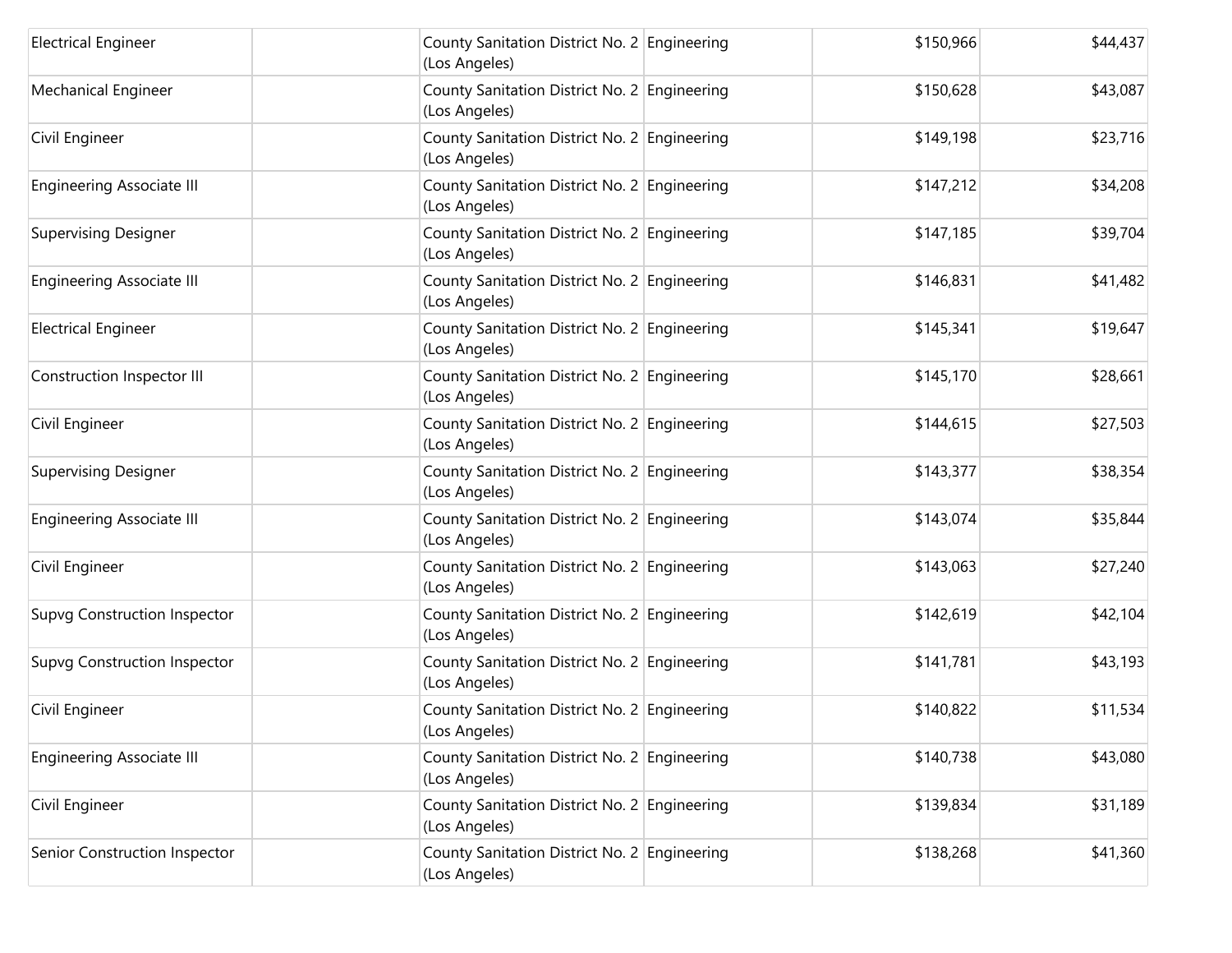| <b>Supervising Designer</b>      | County Sanitation District No. 2 Engineering<br>(Los Angeles) | \$137,860 | \$35,137 |
|----------------------------------|---------------------------------------------------------------|-----------|----------|
| Civil Engineer                   | County Sanitation District No. 2 Engineering<br>(Los Angeles) | \$135,649 | \$31,567 |
| Senior Construction Inspector    | County Sanitation District No. 2 Engineering<br>(Los Angeles) | \$134,781 | \$38,189 |
| Civil Engineer                   | County Sanitation District No. 2 Engineering<br>(Los Angeles) | \$134,550 | \$19,021 |
| <b>Supervising Designer</b>      | County Sanitation District No. 2 Engineering<br>(Los Angeles) | \$133,663 | \$41,585 |
| Construction Inspector III       | County Sanitation District No. 2 Engineering<br>(Los Angeles) | \$132,308 | \$38,299 |
| Civil Engineer                   | County Sanitation District No. 2 Engineering<br>(Los Angeles) | \$131,987 | \$10,884 |
| Civil Engineer                   | County Sanitation District No. 2 Engineering<br>(Los Angeles) | \$131,322 | \$31,085 |
| Civil Engineer                   | County Sanitation District No. 2 Engineering<br>(Los Angeles) | \$130,160 | \$31,033 |
| Senior Construction Inspector    | County Sanitation District No. 2 Engineering<br>(Los Angeles) | \$129,789 | \$34,093 |
| <b>Engineering Associate III</b> | County Sanitation District No. 2 Engineering<br>(Los Angeles) | \$128,702 | \$30,958 |
| Construction Inspector III       | County Sanitation District No. 2 Engineering<br>(Los Angeles) | \$128,206 | \$37,714 |
| Construction Inspector III       | County Sanitation District No. 2 Engineering<br>(Los Angeles) | \$128,192 | \$38,990 |
| Civil Engineer                   | County Sanitation District No. 2 Engineering<br>(Los Angeles) | \$127,898 | \$28,342 |
| <b>Engineering Associate III</b> | County Sanitation District No. 2 Engineering<br>(Los Angeles) | \$125,311 | \$18,647 |
| <b>Engineering Associate III</b> | County Sanitation District No. 2 Engineering<br>(Los Angeles) | \$124,360 | \$21,637 |
| <b>Engineering Associate III</b> | County Sanitation District No. 2 Engineering<br>(Los Angeles) | \$123,162 | \$27,291 |
| Construction Inspector III       | County Sanitation District No. 2 Engineering<br>(Los Angeles) | \$121,890 | \$28,578 |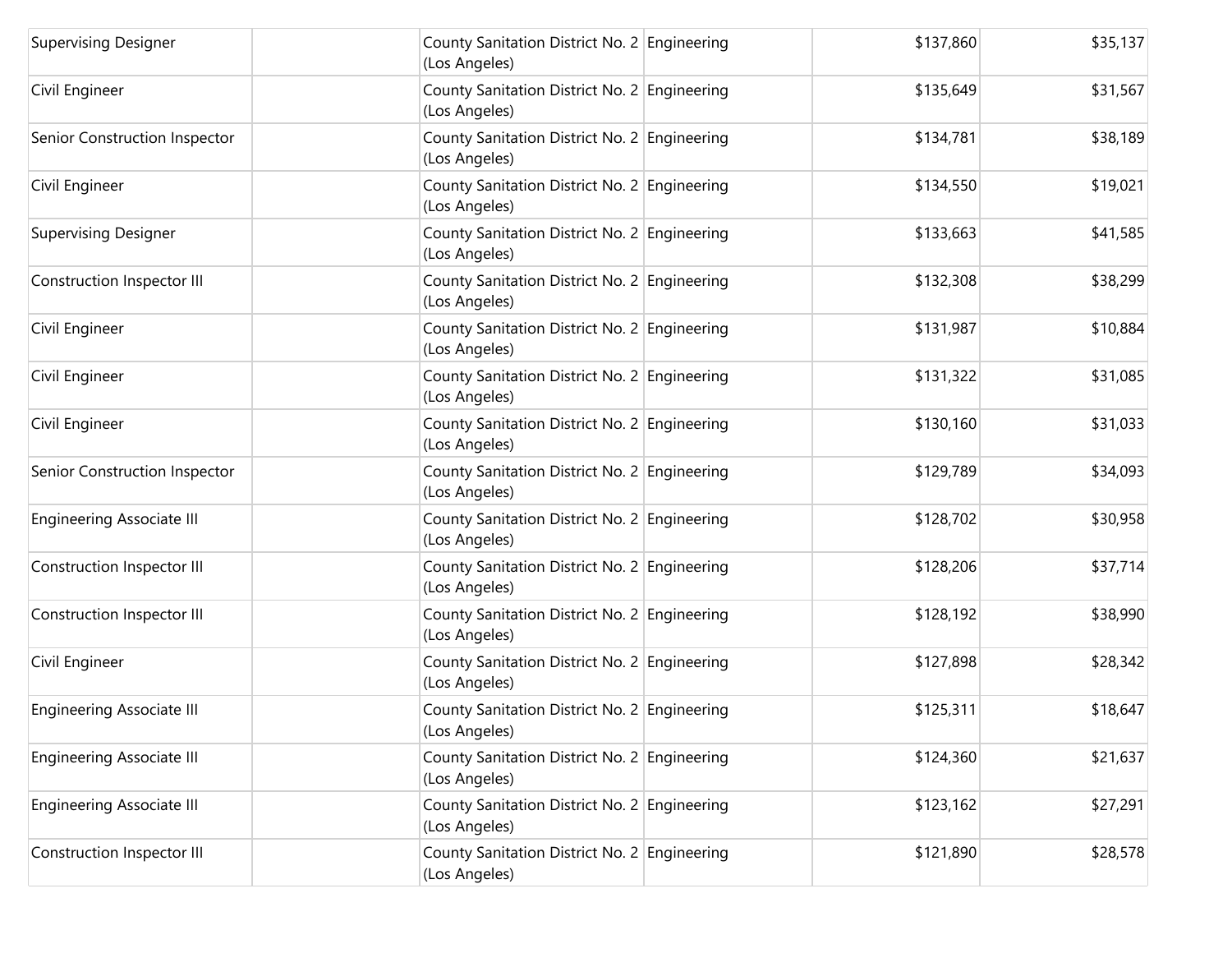| Construction Inspector III         | County Sanitation District No. 2 Engineering<br>(Los Angeles) | \$121,157 | \$37,615 |
|------------------------------------|---------------------------------------------------------------|-----------|----------|
| Construction Inspector III         | County Sanitation District No. 2 Engineering<br>(Los Angeles) | \$120,107 | \$28,623 |
| Sr Cad Support Specialist          | County Sanitation District No. 2 Engineering<br>(Los Angeles) | \$120,070 | \$40,070 |
| Designer III                       | County Sanitation District No. 2 Engineering<br>(Los Angeles) | \$120,005 | \$39,958 |
| Project Designer                   | County Sanitation District No. 2 Engineering<br>(Los Angeles) | \$118,181 | \$36,735 |
| Construction Inspector III         | County Sanitation District No. 2 Engineering<br>(Los Angeles) | \$117,151 | \$20,509 |
| Construction Inspector III         | County Sanitation District No. 2 Engineering<br>(Los Angeles) | \$115,543 | \$38,461 |
| Sr Cad Support Specialist          | County Sanitation District No. 2 Engineering<br>(Los Angeles) | \$114,253 | \$40,441 |
| Senior Construction Inspector      | County Sanitation District No. 2 Engineering<br>(Los Angeles) | \$113,997 | \$26,299 |
| <b>Construction Cost Estimator</b> | County Sanitation District No. 2 Engineering<br>(Los Angeles) | \$113,687 | \$40,074 |
| <b>Engineering Associate II</b>    | County Sanitation District No. 2 Engineering<br>(Los Angeles) | \$113,460 | \$29,511 |
| Survey Party Chief I               | County Sanitation District No. 2 Engineering<br>(Los Angeles) | \$113,316 | \$37,915 |
| Designer III                       | County Sanitation District No. 2 Engineering<br>(Los Angeles) | \$112,439 | \$35,880 |
| Project Designer                   | County Sanitation District No. 2 Engineering<br>(Los Angeles) | \$112,234 | \$27,374 |
| Designer III                       | County Sanitation District No. 2 Engineering<br>(Los Angeles) | \$112,090 | \$35,698 |
| Designer III                       | County Sanitation District No. 2 Engineering<br>(Los Angeles) | \$111,979 | \$39,368 |
| Construction Inspector III         | County Sanitation District No. 2 Engineering<br>(Los Angeles) | \$111,914 | \$28,281 |
| Project Designer                   | County Sanitation District No. 2 Engineering<br>(Los Angeles) | \$111,811 | \$39,419 |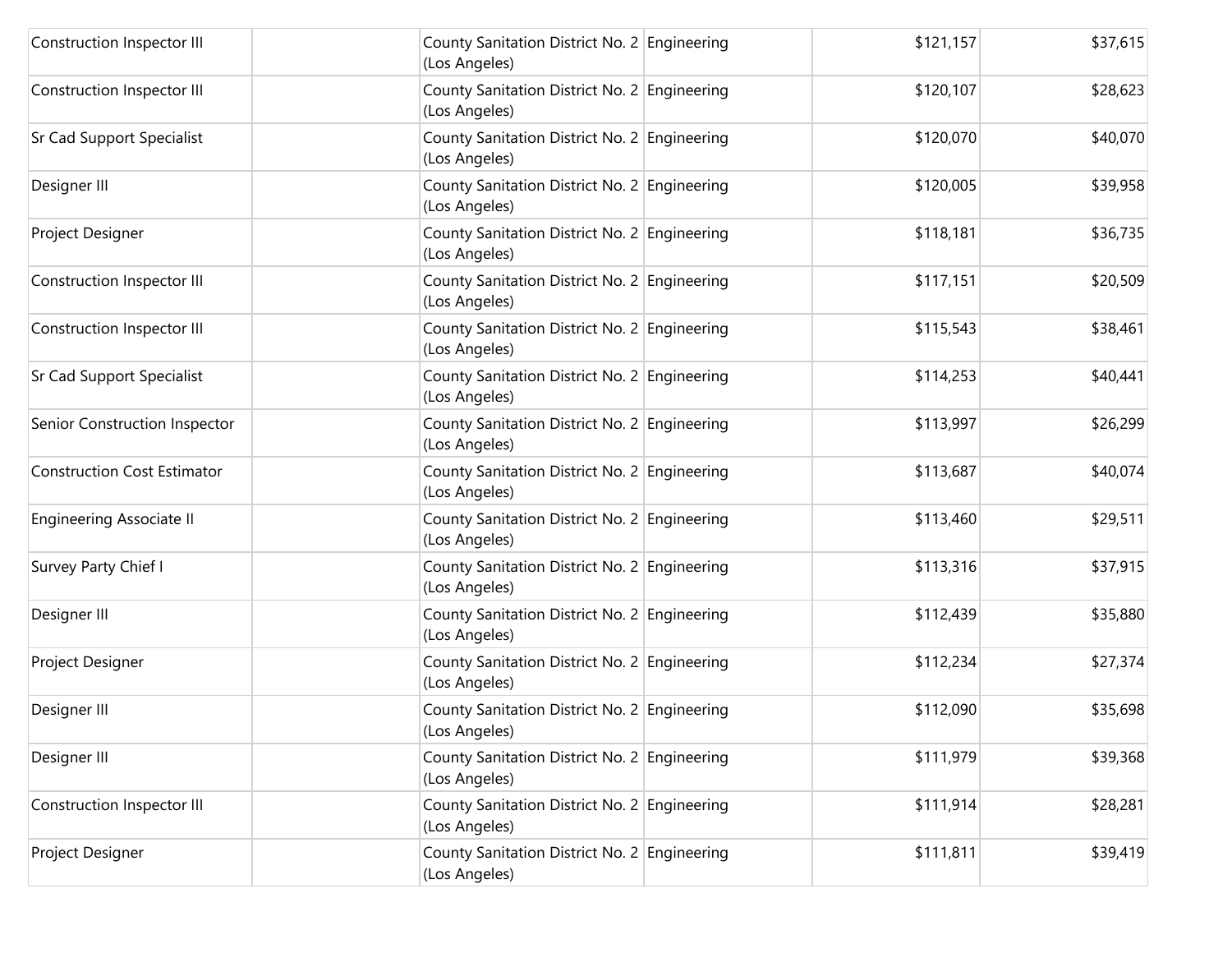| Construction Inspector III         | County Sanitation District No. 2 Engineering<br>(Los Angeles) | \$111,631 | \$35,205 |
|------------------------------------|---------------------------------------------------------------|-----------|----------|
| Survey Party Chief II              | County Sanitation District No. 2 Engineering<br>(Los Angeles) | \$111,399 | \$36,026 |
| Construction Inspector III         | County Sanitation District No. 2 Engineering<br>(Los Angeles) | \$111,262 | \$28,845 |
| Project Designer                   | County Sanitation District No. 2 Engineering<br>(Los Angeles) | \$111,125 | \$29,534 |
| Construction Inspector III         | County Sanitation District No. 2 Engineering<br>(Los Angeles) | \$110,024 | \$38,824 |
| Designer II                        | County Sanitation District No. 2 Engineering<br>(Los Angeles) | \$109,389 | \$36,793 |
| Construction Inspector III         | County Sanitation District No. 2 Engineering<br>(Los Angeles) | \$109,369 | \$39,623 |
| <b>Engineering Associate III</b>   | County Sanitation District No. 2 Engineering<br>(Los Angeles) | \$108,388 | \$20,098 |
| Project Designer                   | County Sanitation District No. 2 Engineering<br>(Los Angeles) | \$108,233 | \$34,696 |
| Designer III                       | County Sanitation District No. 2 Engineering<br>(Los Angeles) | \$107,872 | \$39,099 |
| Construction Inspector III         | County Sanitation District No. 2 Engineering<br>(Los Angeles) | \$107,690 | \$34,683 |
| Land Survey Technician             | County Sanitation District No. 2 Engineering<br>(Los Angeles) | \$106,891 | \$34,166 |
| Project Designer                   | County Sanitation District No. 2 Engineering<br>(Los Angeles) | \$106,186 | \$32,704 |
| Survey Party Chief I               | County Sanitation District No. 2 Engineering<br>(Los Angeles) | \$105,475 | \$37,527 |
| Construction Inspector III         | County Sanitation District No. 2 Engineering<br>(Los Angeles) | \$105,230 | \$17,028 |
| Construction Inspector III         | County Sanitation District No. 2 Engineering<br>(Los Angeles) | \$105,054 | \$26,960 |
| <b>Construction Cost Estimator</b> | County Sanitation District No. 2 Engineering<br>(Los Angeles) | \$104,605 | \$16,662 |
| <b>Engineering Associate II</b>    | County Sanitation District No. 2 Engineering<br>(Los Angeles) | \$104,041 | \$28,822 |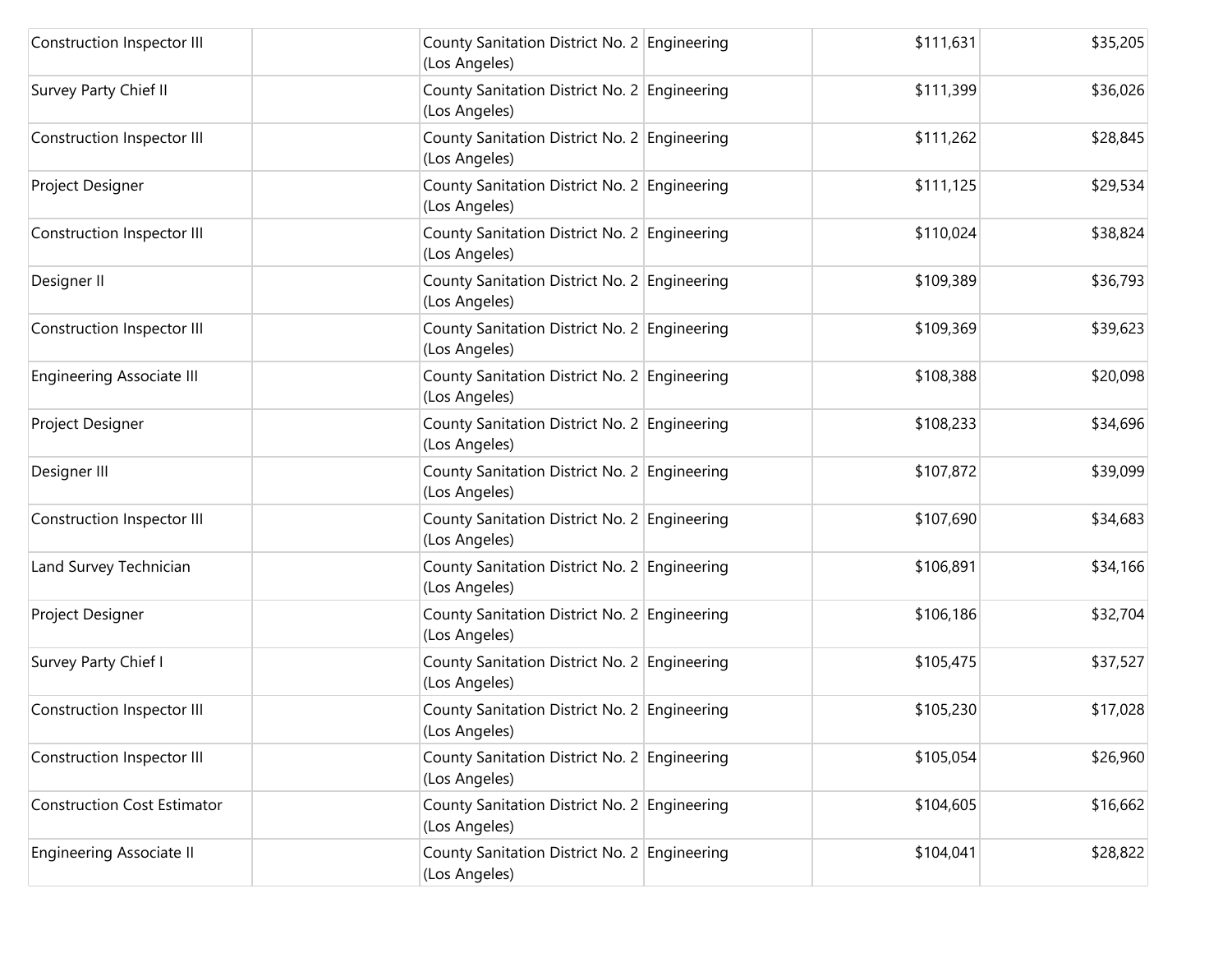| Supervising Engineer II         | County Sanitation District No. 2 Engineering<br>(Los Angeles) | \$104,035 | \$30,678 |
|---------------------------------|---------------------------------------------------------------|-----------|----------|
| Designer III                    | County Sanitation District No. 2 Engineering<br>(Los Angeles) | \$103,676 | \$25,100 |
| Design Technology Specialist II | County Sanitation District No. 2 Engineering<br>(Los Angeles) | \$102,624 | \$28,740 |
| Designer III                    | County Sanitation District No. 2 Engineering<br>(Los Angeles) | \$101,397 | \$17,079 |
| Designer II                     | County Sanitation District No. 2 Engineering<br>(Los Angeles) | \$100,940 | \$28,250 |
| Construction Inspector III      | County Sanitation District No. 2 Engineering<br>(Los Angeles) | \$100,730 | \$28,643 |
| Construction Inspector III      | County Sanitation District No. 2 Engineering<br>(Los Angeles) | \$99,980  | \$16,985 |
| Land Survey Technician          | County Sanitation District No. 2 Engineering<br>(Los Angeles) | \$98,696  | \$36,440 |
| Designer II                     | County Sanitation District No. 2 Engineering<br>(Los Angeles) | \$96,955  | \$24,469 |
| Designer I                      | County Sanitation District No. 2 Engineering<br>(Los Angeles) | \$94,572  | \$27,657 |
| <b>Administrative Secretary</b> | County Sanitation District No. 2 Engineering<br>(Los Angeles) | \$91,569  | \$28,387 |
| <b>Contract Coordinator</b>     | County Sanitation District No. 2 Engineering<br>(Los Angeles) | \$91,110  | \$35,883 |
| Hourly Employee                 | County Sanitation District No. 2 Engineering<br>(Los Angeles) | \$90,617  | \$13,889 |
| Senior Engineer                 | County Sanitation District No. 2 Engineering<br>(Los Angeles) | \$90,183  | \$5,476  |
| Civil Engineer                  | County Sanitation District No. 2 Engineering<br>(Los Angeles) | \$86,908  | \$14,543 |
| Public Counter Coordinator      | County Sanitation District No. 2 Engineering<br>(Los Angeles) | \$84,303  | \$15,270 |
| Designer III                    | County Sanitation District No. 2 Engineering<br>(Los Angeles) | \$83,052  | \$23,171 |
| Designer I                      | County Sanitation District No. 2 Engineering<br>(Los Angeles) | \$80,444  | \$15,280 |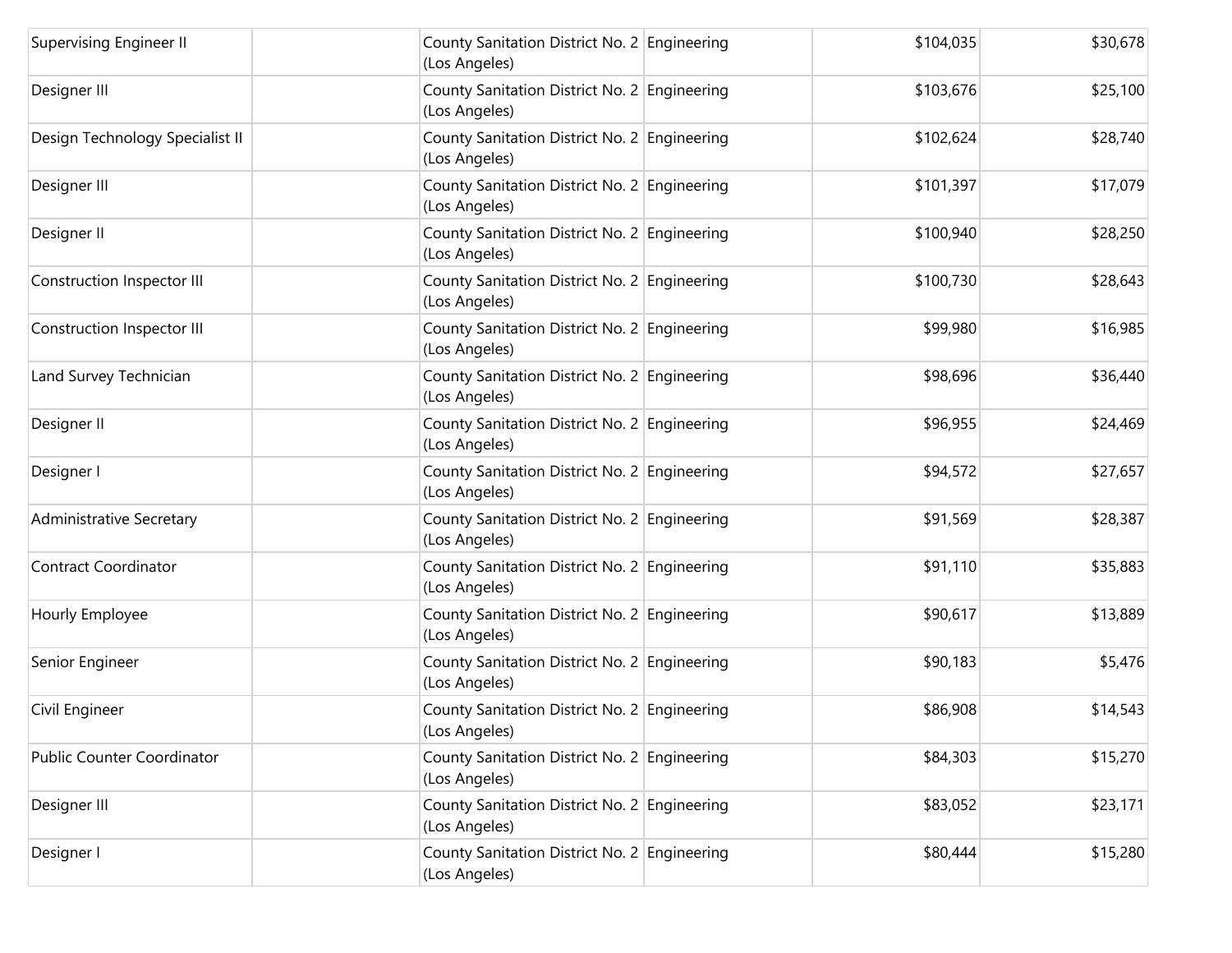| Hourly Employee                 | County Sanitation District No. 2 Engineering<br>(Los Angeles) | \$79,771 | \$13,656 |
|---------------------------------|---------------------------------------------------------------|----------|----------|
| Project Designer                | County Sanitation District No. 2 Engineering<br>(Los Angeles) | \$76,723 | \$17,826 |
| Secretary II                    | County Sanitation District No. 2 Engineering<br>(Los Angeles) | \$70,911 | \$20,483 |
| Secretary II                    | County Sanitation District No. 2 Engineering<br>(Los Angeles) | \$70,811 | \$22,411 |
| Intermediate Typist Clerk       | County Sanitation District No. 2 Engineering<br>(Los Angeles) | \$66,299 | \$19,315 |
| Designer I                      | County Sanitation District No. 2 Engineering<br>(Los Angeles) | \$62,903 | \$17,684 |
| Secretary II                    | County Sanitation District No. 2 Engineering<br>(Los Angeles) | \$60,787 | \$13,154 |
| Hourly Employee                 | County Sanitation District No. 2 Engineering<br>(Los Angeles) | \$57,614 | \$10,371 |
| Hourly Employee                 | County Sanitation District No. 2 Engineering<br>(Los Angeles) | \$56,502 | \$5,007  |
| Project Designer                | County Sanitation District No. 2 Engineering<br>(Los Angeles) | \$55,821 | \$12,509 |
| Senior Engineer                 | County Sanitation District No. 2 Engineering<br>(Los Angeles) | \$54,914 | \$2,563  |
| Secretary I                     | County Sanitation District No. 2 Engineering<br>(Los Angeles) | \$54,596 | \$24,428 |
| Hourly Employee                 | County Sanitation District No. 2 Engineering<br>(Los Angeles) | \$51,947 | \$4,652  |
| Hourly Employee                 | County Sanitation District No. 2 Engineering<br>(Los Angeles) | \$48,112 | \$8,046  |
| Hourly Employee                 | County Sanitation District No. 2 Engineering<br>(Los Angeles) | \$45,080 | \$9,409  |
| Civil Engineer                  | County Sanitation District No. 2 Engineering<br>(Los Angeles) | \$32,657 | \$7,942  |
| <b>Engineering Associate II</b> | County Sanitation District No. 2 Engineering<br>(Los Angeles) | \$30,606 | \$5,619  |
| Student Employee                | County Sanitation District No. 2 Engineering<br>(Los Angeles) | \$17,306 | \$0      |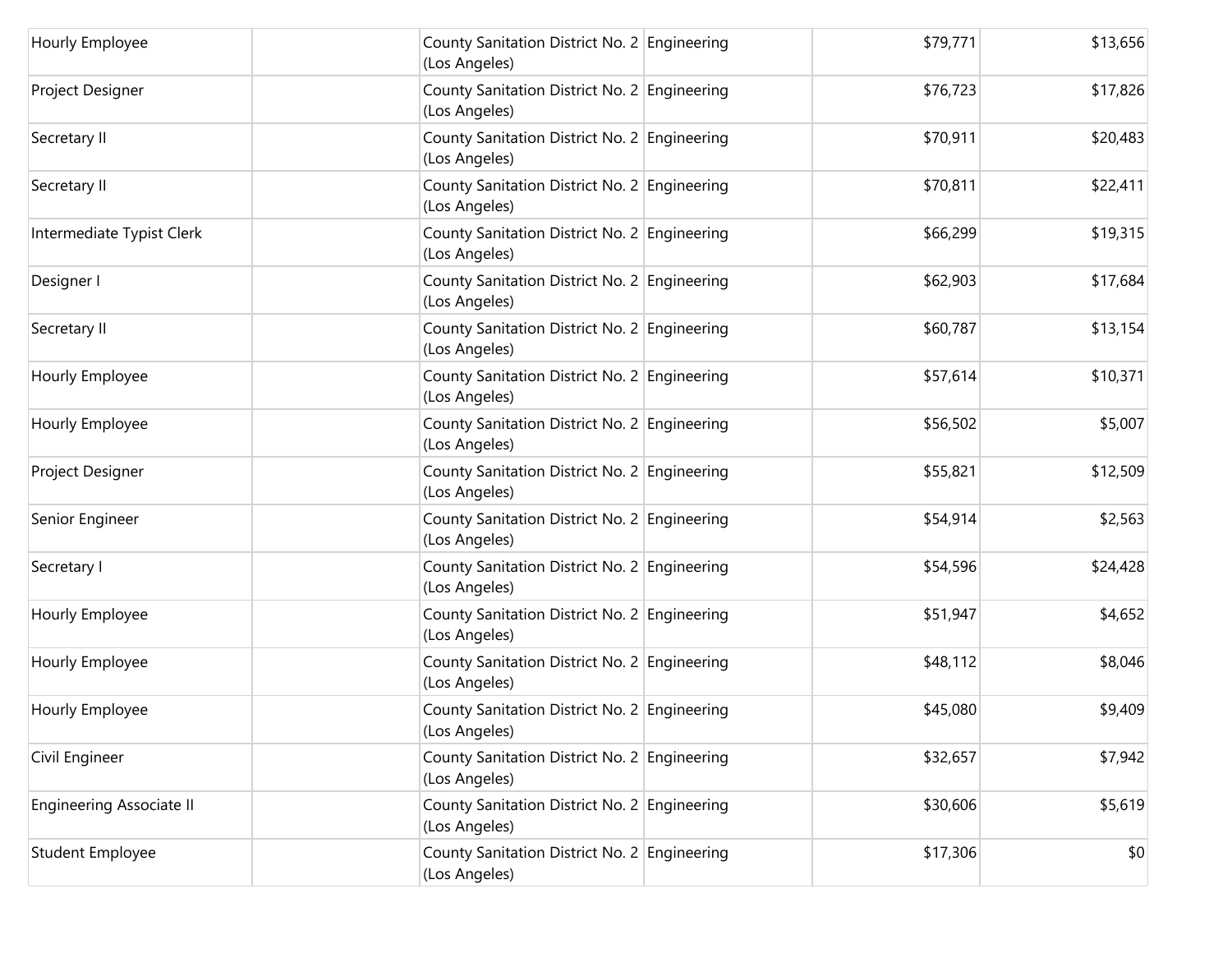| <b>Student Employee</b>             | County Sanitation District No. 2 Engineering<br>(Los Angeles) | \$16,100 | \$0   |
|-------------------------------------|---------------------------------------------------------------|----------|-------|
| <b>Supvg Construction Inspector</b> | County Sanitation District No. 2 Engineering<br>(Los Angeles) | \$13,911 | \$0   |
| <b>Supvg Construction Inspector</b> | County Sanitation District No. 2 Engineering<br>(Los Angeles) | \$11,953 | \$0   |
| Survey Party Worker II              | County Sanitation District No. 2 Engineering<br>(Los Angeles) | \$10,555 | \$961 |
| Civil Engineer                      | County Sanitation District No. 2 Engineering<br>(Los Angeles) | \$10,411 | \$981 |
| <b>Electrical Engineer</b>          | County Sanitation District No. 2 Engineering<br>(Los Angeles) | \$10,239 | \$0   |
| <b>Supervising Designer</b>         | County Sanitation District No. 2 Engineering<br>(Los Angeles) | \$9,292  | \$0   |
| <b>Student Employee</b>             | County Sanitation District No. 2 Engineering<br>(Los Angeles) | \$8,973  | \$0   |
| <b>Engineering Associate II</b>     | County Sanitation District No. 2 Engineering<br>(Los Angeles) | \$8,263  | \$0   |
| Construction Inspector III          | County Sanitation District No. 2 Engineering<br>(Los Angeles) | \$8,179  | \$638 |
| Construction Inspector III          | County Sanitation District No. 2 Engineering<br>(Los Angeles) | \$6,893  | \$0   |
| <b>Supervising Engineer II</b>      | County Sanitation District No. 2 Engineering<br>(Los Angeles) | \$6,730  | \$0   |
| Construction Inspector III          | County Sanitation District No. 2 Engineering<br>(Los Angeles) | \$5,163  | \$643 |
| Construction Inspector III          | County Sanitation District No. 2 Engineering<br>(Los Angeles) | \$5,141  | \$0   |
| Senior Engineer                     | County Sanitation District No. 2 Engineering<br>(Los Angeles) | \$5,109  | \$0   |
| <b>Engineering Associate II</b>     | County Sanitation District No. 2 Engineering<br>(Los Angeles) | \$4,811  | \$0   |
| <b>Engineering Associate III</b>    | County Sanitation District No. 2 Engineering<br>(Los Angeles) | \$3,583  | \$0   |
| Hourly Employee                     | County Sanitation District No. 2 Engineering<br>(Los Angeles) | \$2,159  | \$506 |